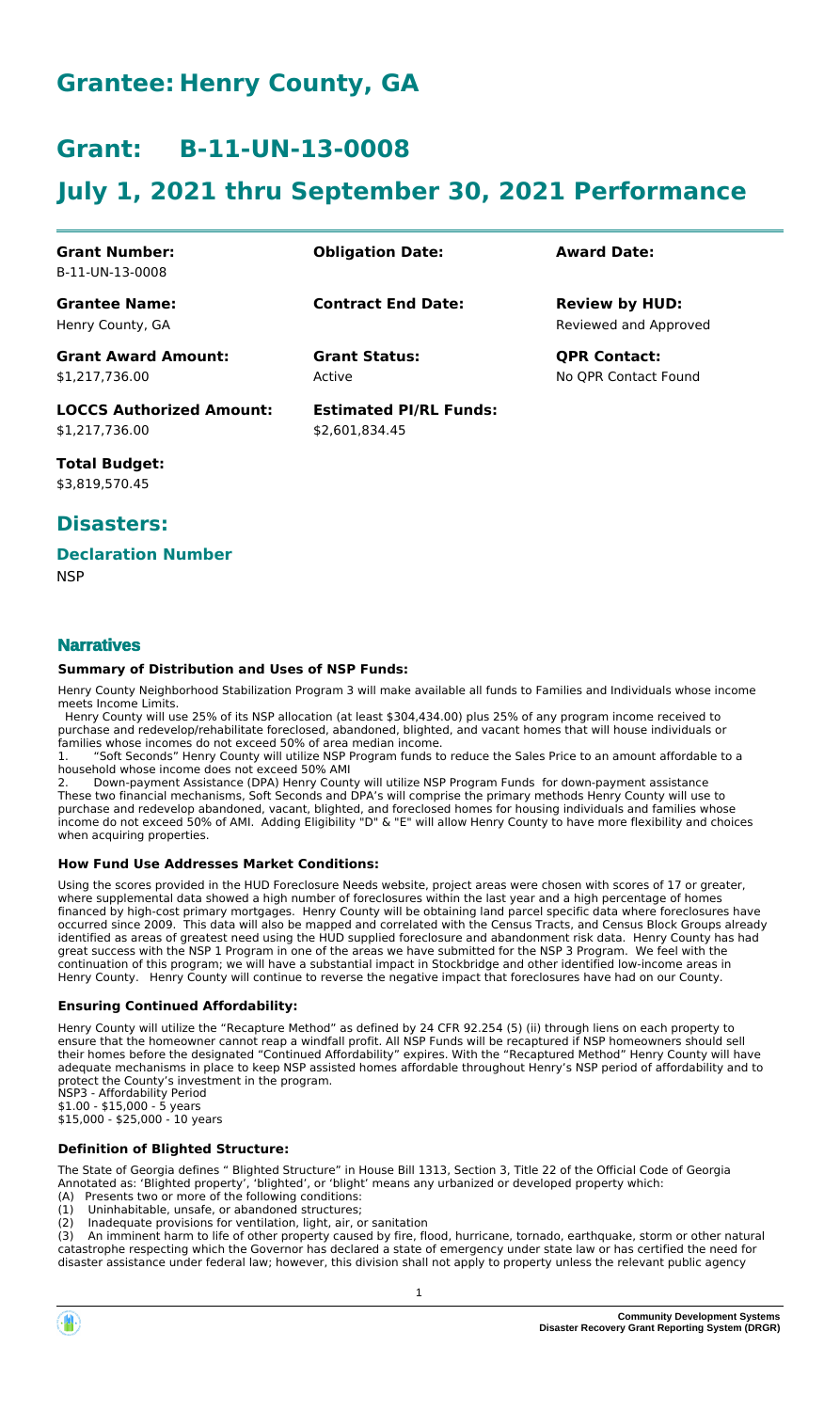has given notice in writing to the property owner regarding specific harm caused by the property and the owner has failed to take reasonable measures to remedy the harm;

A structure is blighted when it exhabits objectively determinable signs of deterioration sufficent to constitute a threat to human health, safety, and public welfare

(4) A site identified by the Federal Environmental Protection Agency as a Superfund site pursuant to 42 U<S<C< Section 9601, et seq., or environmental contamination to an extent that requires remedial investigation or a feasibility study;

(5) Repeated illegal activity on the individual property of which the property owner knew or should have known; or<br>(6) The maintenance of the property is below state, county, or municipal codes for at least one year after The maintenance of the property is below state, county, or municipal codes for at least one year after notice of the code violation; and

Is conducive to ill health, transmission of disease, infant mortality, or crime in the immediate proximity of the property

#### **Definition of Affordable Rents:**

Although Henry County does not intend to implement –will not implement- any rental housing scenarios through the NSP Program, Henry County would utilize the 2008 HUD-approved Home Program Rent limits as the standard for the definition of "Affordable Rents" for all rental housing scenarios if rental scenarios were incorporated.

#### **Housing Rehabilitation/New Construction Standards:**

The Henry County Neighborhood Stabilization Program has adopted the HOME Program Rehabilitation Standards for NSP 1 and will continue to use these standards in the implementation of NSP 3. Henry County will utilize the following rehabilitation standards that will apply to all NSP activities: The International Building Code (IRC) for one and two family dwellings-2006, along with the Georgia State Amendments for one and two family dwellings to the IRC. Henry County acknowledges that the requirements of 24 CFR Part 35 as related to lead-based paint shall apply to NSP activities. All single and/or multifamily residential structures must meet all federal and state accessibility requirements including but not limited to those associated with the use of federal funds.

#### **Vicinity Hiring:**

Henry County will to the maximum extent feasibility, provide for hiring of employees that reside in the vicinity of NSP 3 funded projects or contract with small businesses that are owned and operated by persons residing in the vicinity of NSP 3 projects.

#### **Procedures for Preferences for Affordable Rental Dev.:**

N/A

#### **Grantee Contact Information:**

NSP3 Program Administrator Contact Information Name (Last, First) Wallace, Stacey Sagnot, Shannan Email Address swallace@co.henry.ga.us ssagnot@co.henry.ga.us Phone Number 770-288-6547 770-288-7525 Mailing Address 140 Henry Parkway, McDonough, Georgia 30253

| <b>This Report Period</b> | <b>To Date</b> |
|---------------------------|----------------|
| \$0.00                    | \$3,240,451.96 |
| \$0.00                    | \$3,240,451.96 |
| \$0.00                    | \$3,240,451.96 |
| \$0.00                    | \$2,888,579.37 |
| \$0.00                    | \$1,217,736.00 |
| \$0.00                    | \$1,670,843.37 |
| \$0.00                    | \$2,079,863.48 |
| \$0.00                    | \$2,888,579.37 |
| \$0.00                    | \$0.00         |
| \$0.00                    | \$0.00         |
| \$0.00                    | \$0.00         |
| \$0.00                    | \$0.00         |
|                           |                |
|                           |                |

| <b>Overall</b>                               | <b>This Period</b> | <b>To Date</b> |
|----------------------------------------------|--------------------|----------------|
| Henry County Governmental Services Authority | \$0.00             | \$2,888,579.37 |